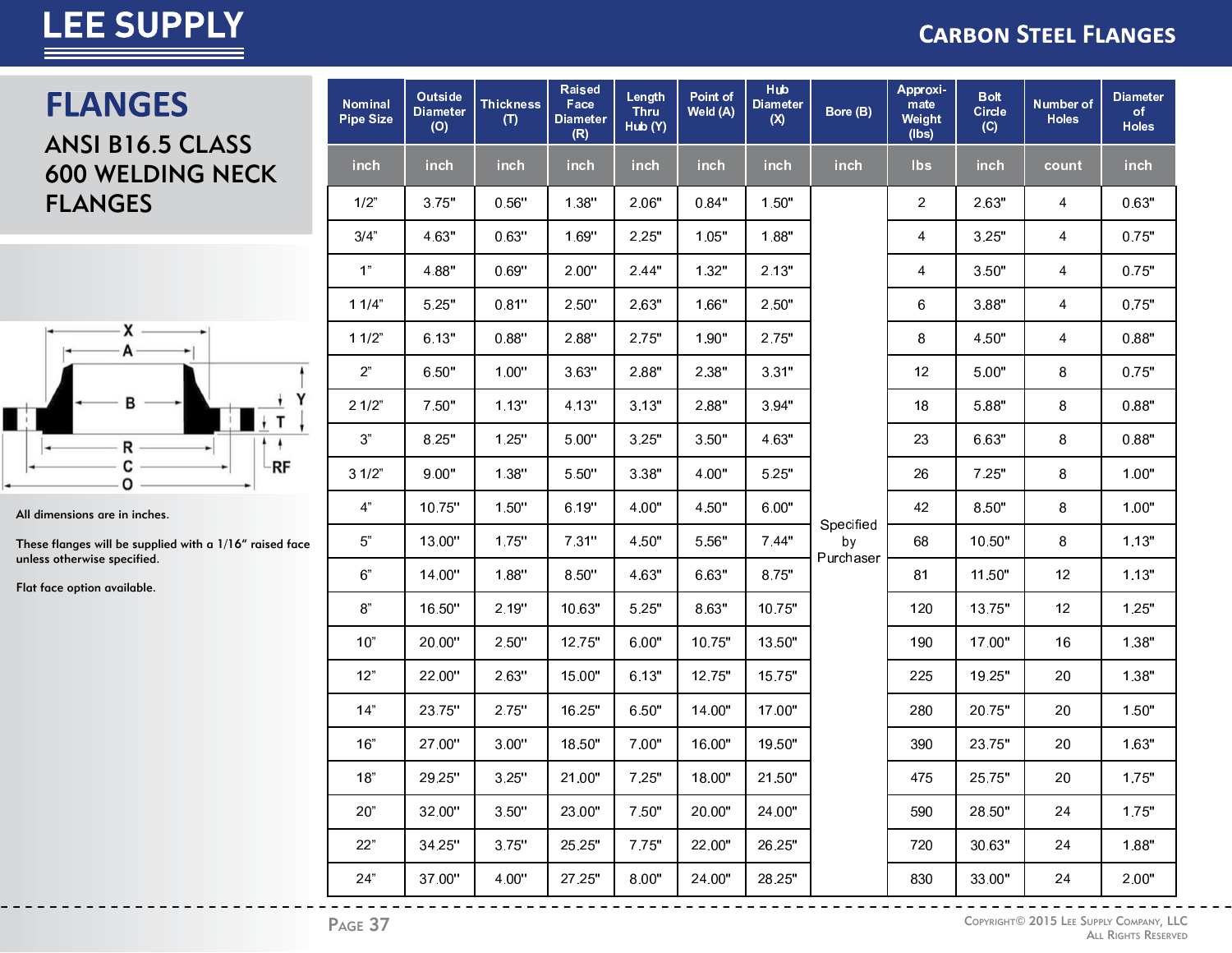#### **CARBON STEEL FLANGES**

### **FLANGES**

### ANSI B16.5 CLASS 600 SLIP-ON FLANGES



All dimensions are in inches.

These flanges will be supplied with a 1/16" raised face unless otherwise specified.

Flat face option available

| <b>Nominal</b><br><b>Pipe Size</b> | Outside<br><b>Diameter</b><br>(O) | <b>Thickness</b><br>(T) | <b>Raised</b><br>Face<br><b>Diameter</b><br>(R) | Length<br><b>Thru</b><br>Hub (Y) | Hub<br><b>Diameter</b><br>(X) | Bore (B) | Approxi-<br>mate<br>Weight<br>(lbs) | <b>Bolt Circle</b><br>(C) | Number of<br><b>Holes</b> | Diameter of<br><b>Holes</b> |
|------------------------------------|-----------------------------------|-------------------------|-------------------------------------------------|----------------------------------|-------------------------------|----------|-------------------------------------|---------------------------|---------------------------|-----------------------------|
| inch                               | inch                              | inch                    | inch                                            | inch                             | inch                          | inch     | <b>lbs</b>                          | inch                      | count                     | inch                        |
| 1/2"                               | 3.75"                             | 0.56"                   | 1.38"                                           | 0.88"                            | 1.50"                         | 0.88"    | 2                                   | 2.63"                     | 4                         | 0.63"                       |
| 3/4"                               | 4.63"                             | 0.63"                   | 1.69"                                           | 1.00"                            | 1.88"                         | 1.09"    | 3                                   | 3.25"                     | 4                         | 0.75"                       |
| 1 <sup>n</sup>                     | 4.88"                             | 0.69"                   | 2.00"                                           | 1.06"                            | 2.13"                         | 1.36"    | 4                                   | 3.50"                     | 4                         | 0.75"                       |
| 11/4"                              | 5.25"                             | 0.81"                   | 2.50"                                           | 1.13"                            | 2.50"                         | 1.70"    | 5                                   | 3.88"                     | 4                         | 0.75"                       |
| 11/2"                              | 6.13"                             | 0.88"                   | 2.88"                                           | 1.25"                            | 2.75"                         | 1.95"    | $\overline{7}$                      | 4.50"                     | 4                         | 0.88"                       |
| 2 <sup>n</sup>                     | 6.50"                             | 1.00"                   | 3.63"                                           | 1.44"                            | 3.31"                         | 2.44"    | 9                                   | 5.00"                     | 8                         | 0.75"                       |
| 21/2"                              | 7.50"                             | 1.13"                   | 4.13"                                           | 1.63"                            | 3.94"                         | 2.94"    | 13                                  | 5.88"                     | 8                         | 0.88"                       |
| 3"                                 | 8.25"                             | 1.25"                   | 5.00"                                           | 1.81"                            | 4.63"                         | 3.57"    | 16                                  | 6.63"                     | 8                         | 0.88"                       |
| 31/2"                              | 9.00"                             | 1.38"                   | 5.50"                                           | 1.94"                            | 5.25"                         | 4.07"    | 21                                  | 7.25"                     | 8                         | 1.00"                       |
| 4 <sup>n</sup>                     | 10.75"                            | 1.50"                   | 6.19"                                           | 2.13"                            | 6.00"                         | 4.57"    | 37                                  | 8.50"                     | 8                         | 1.00"                       |
| 5"                                 | 13.00"                            | 1.75"                   | 7.31"                                           | 2.38"                            | 7.44"                         | 5.66"    | 63                                  | 10.50"                    | 8                         | 1.13"                       |
| 6"                                 | 14.00"                            | 1.88"                   | 8.50"                                           | 2.63"                            | 8.75"                         | 6.72"    | 80                                  | 11.50"                    | 12                        | 1.13"                       |
| 8"                                 | 16.50"                            | 2.19"                   | 10.63"                                          | 3.00"                            | 10.75"                        | 8.72"    | 115                                 | 13.75"                    | 12                        | 1.25"                       |
| 10"                                | 20.00"                            | 2.50"                   | 12.75"                                          | 3.38"                            | 13.50"                        | 10.88"   | 170                                 | 17.00"                    | 16                        | 1.38"                       |
| 12"                                | 22.00"                            | 2.63"                   | 15.00"                                          | 3.63"                            | 15.75"                        | 12.88"   | 200                                 | 19.25"                    | 20                        | 1.38"                       |
| 14"                                | 23.75"                            | 2.75"                   | 16.25"                                          | 3.69"                            | 17.00"                        | 14.14"   | 230                                 | 20.75"                    | 20                        | 1.50"                       |
| 16"                                | 27.00"                            | 3.00"                   | 18.50"                                          | 4.19"                            | 19.50"                        | 16.16"   | 330                                 | 23.75"                    | 20                        | 1.63"                       |
| $18"$                              | 29.25"                            | 3.25"                   | 21.00"                                          | 4.63"                            | 21.50"                        | 18.18"   | 400                                 | 25.75"                    | 20                        | 1.75"                       |
| 20"                                | 32.00"                            | 3.50"                   | 23.00"                                          | 5.00"                            | 24.00"                        | 20.20"   | 510                                 | 28.50"                    | 24                        | 1.75"                       |
| 22"                                | 34.25"                            | 3.75"                   | 25.25"                                          | 5.25"                            | 26.25"                        | 22.22"   | 590                                 | 30.63"                    | 24                        | 1.88"                       |
| 24"                                | 37.00"                            | 4.00"                   | 27.25"                                          | 5.50"                            | 28.25"                        | 24.25"   | 730                                 | 33.00"                    | 24                        | 2.00"                       |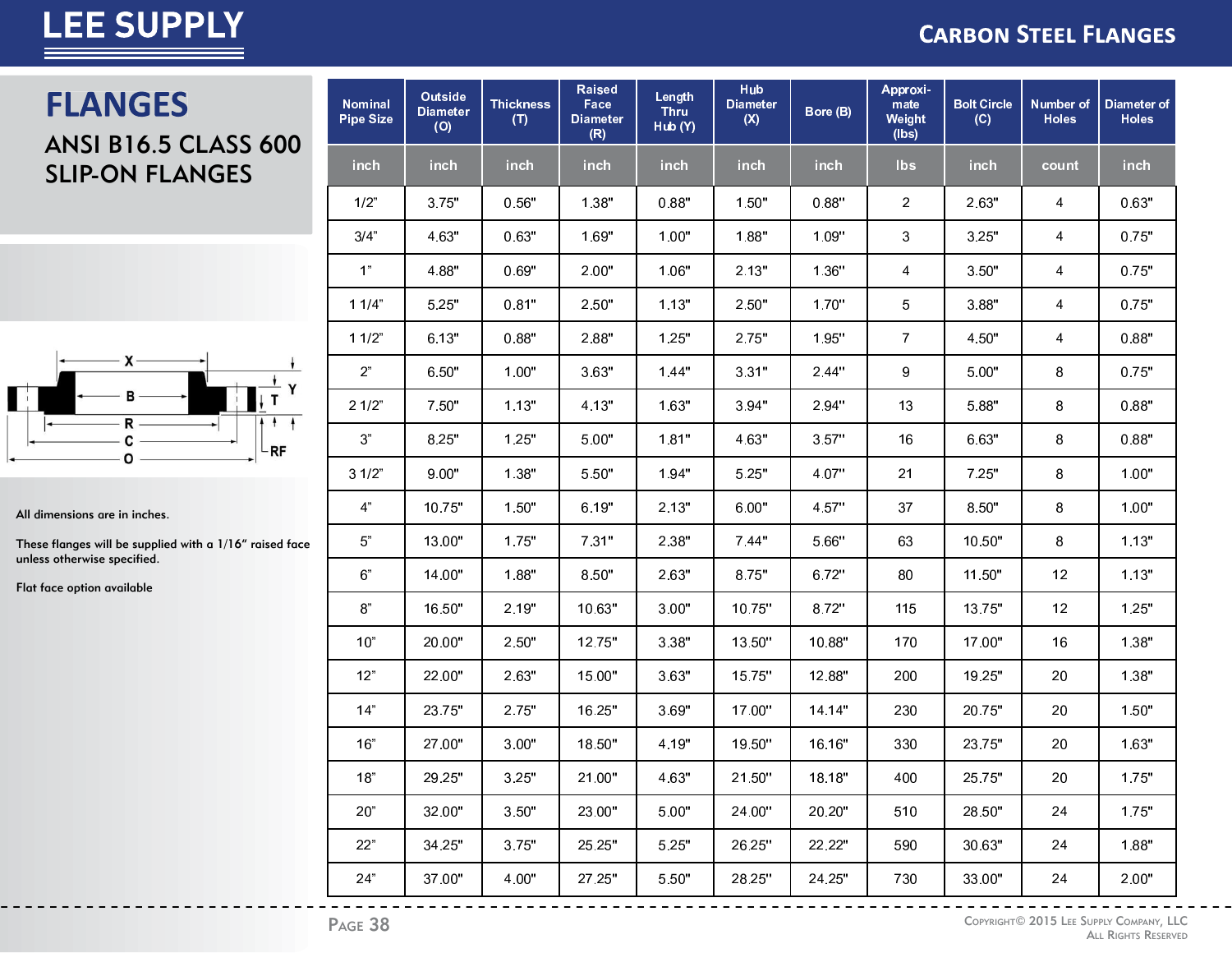#### **CARBON STEEL FLANGES**

### **FLANGES**

### ANSI B16.5 CLASS 600 BLIND FLANGES



All dimensions are in inches.

These flanges will be supplied with a 1/16" raised face unless otherwise specified.

Flat face option available

| <b>Nominal Pipe</b><br><b>Size</b> | Outside<br>Diameter (O) | Thickness (T) | <b>Raised Face</b><br>Diameter (R) | Approximate<br><b>Weight (lbs)</b> | <b>Bolt Circle</b><br>(C) | Number of<br><b>Holes</b> | Diameter of<br><b>Holes</b> |
|------------------------------------|-------------------------|---------------|------------------------------------|------------------------------------|---------------------------|---------------------------|-----------------------------|
| inch                               | inch                    | inch          | inch                               | <b>lbs</b>                         | inch                      | count                     | inch                        |
| 1/2"                               | 3.75"                   | 0.56"         | 1.38"                              | $\overline{a}$                     | 2.63"                     | 4                         | 0.63"                       |
| 3/4"                               | 4.63"                   | 0.63"         | 1.69"                              | 3                                  | 3.25"                     | 4                         | 0.75"                       |
| 1 <sup>n</sup>                     | 4.88"                   | 0.69"         | 2.00"                              | 4                                  | 3.50"                     | 4                         | 0.75"                       |
| 11/4"                              | 5.25"                   | 0.81"         | 2.50"                              | 5                                  | 3.88"                     | 4                         | 0.75"                       |
| 11/2"                              | 6.13"                   | 0.88"         | 2.88"                              | $\bf 8$                            | 4.50"                     | 4                         | 0.88"                       |
| 2 <sup>n</sup>                     | 6.50"                   | 1.00"         | 3.63"                              | 10                                 | 5.00"                     | 8                         | 0.75"                       |
| 21/2"                              | 7.50"                   | 1.13"         | 4.13"                              | 15                                 | 5.88"                     | 8                         | 0.88"                       |
| $3"$                               | 8.25"                   | 1.25"         | 5.00"                              | 20                                 | 6.63"                     | 8                         | 0.88"                       |
| 31/2"                              | 9.00"                   | 1.38"         | 5.50"                              | 29                                 | 7.25"                     | 8                         | 1.00"                       |
| 4 <sup>n</sup>                     | 10.75"                  | 1.50"         | 6.19"                              | 41                                 | 8.50"                     | 8                         | 1.00"                       |
| $5"$                               | 13.00"                  | 1.75"         | 7.31"                              | 68                                 | 10.50"                    | $\bf 8$                   | 1.13"                       |
| 6 <sup>n</sup>                     | 14.00"                  | 1.88"         | 8.50"                              | 86                                 | 11.50"                    | 12                        | 1.13"                       |
| $\mathbf{8}^n$                     | 16.50"                  | 2.19"         | 10.63"                             | 140                                | 13.75"                    | 12                        | 1.25"                       |
| 10"                                | 20.00"                  | 2.50"         | 12.75"                             | 230                                | 17.00"                    | 16                        | 1.38"                       |
| 12"                                | 22.00"                  | 2.63"         | 15.00"                             | 295                                | 19.25"                    | 20                        | 1.38"                       |
| 14"                                | 23.75"                  | 2.75"         | 16.25"                             | 355                                | 20.75"                    | 20                        | 1.50"                       |
| 16"                                | 27.00"                  | 3.00"         | 18.50"                             | 495                                | 23.75"                    | 20                        | 1.63"                       |
| 18"                                | 29.25"                  | 3.25"         | 21.00"                             | 630                                | 25.75"                    | 20                        | 1.75"                       |
| 20"                                | 32.00"                  | 3.50"         | 23.00"                             | 810                                | 28.50"                    | 24                        | 1.75"                       |
| 22"                                | 34.25"                  | 3.75"         | 25.25"                             | 1000                               | 30.63"                    | 24                        | 1.88"                       |
| 24"                                | 37.00"                  | 4.00"         | 27.25"                             | 1250                               | 33.00"                    | 24                        | 2.00"                       |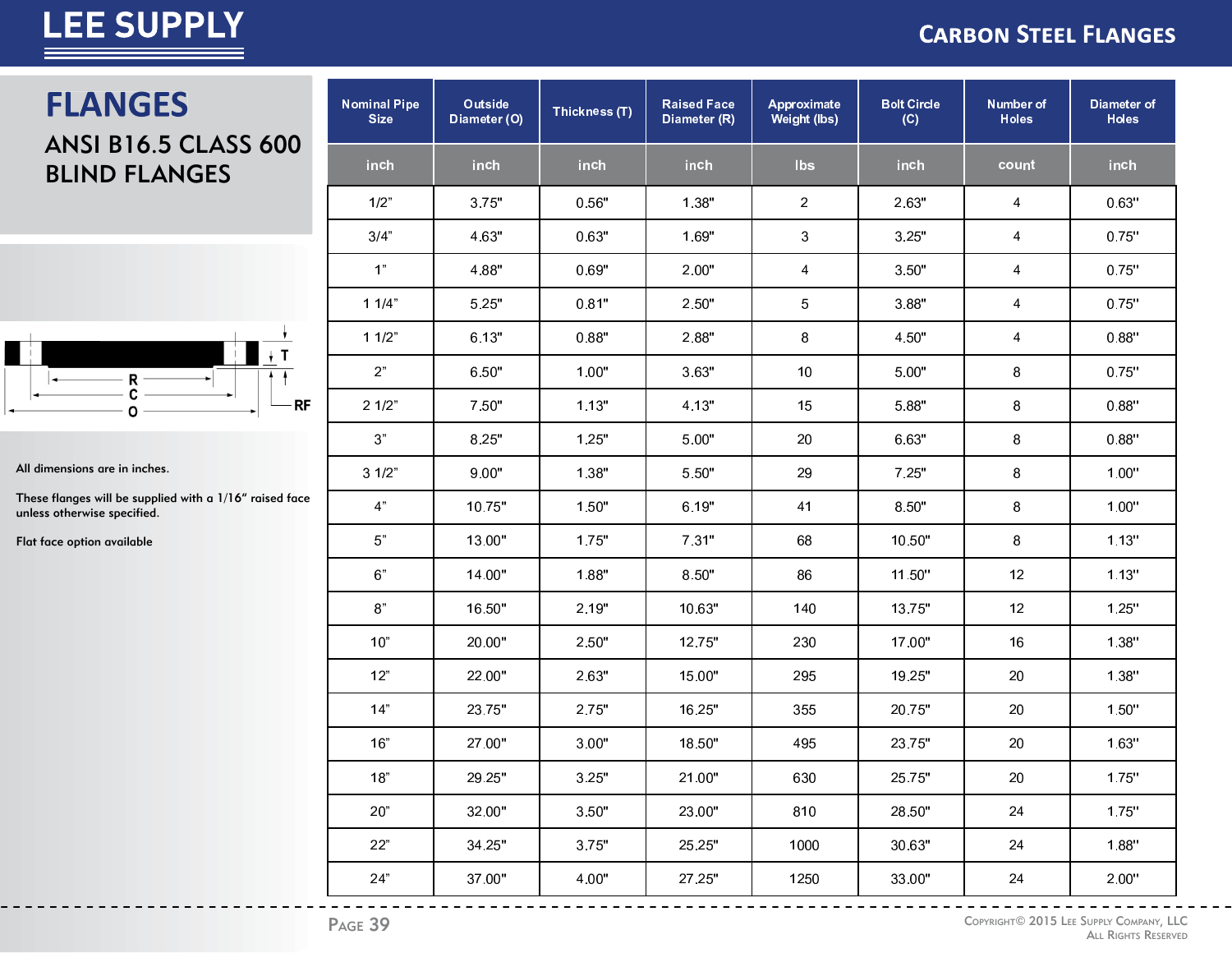#### **CARBON STEEL FLANGES**

# **FLANGES**

#### **ANSI B16.5 CLASS 600 THREADED FLANGES**



All dimensions are in inches.

These flanges will be supplied with a 1/16" raised face unless otherwise specified.

Flat face option available

| <b>Nominal</b><br><b>Pipe Size</b> | <b>Outside</b><br><b>Diameter</b><br>(O) | <b>Thickness</b><br>(T) | <b>Raised Face</b><br><b>Diameter</b><br>(R) | <b>Length Thru</b><br>Hub (Y) | <b>Hub</b><br>Diameter (X) | Approximate<br>Weight (lbs) | <b>Bolt Circle</b><br>(C) | Number of<br><b>Holes</b> | Diameter of<br><b>Holes</b> |
|------------------------------------|------------------------------------------|-------------------------|----------------------------------------------|-------------------------------|----------------------------|-----------------------------|---------------------------|---------------------------|-----------------------------|
| inch                               | inch                                     | inch                    | inch                                         | inch                          | inch                       | <b>Ibs</b>                  | inch                      | count                     | inch                        |
| 1/2"                               | 3.75"                                    | 0.56"                   | 1.38"                                        | 0.88"                         | 1.50"                      | 2                           | 2.63"                     | 4                         | 0.63"                       |
| 3/4"                               | 4.63"                                    | 0.63"                   | 1.69"                                        | 1.00"                         | 1.88"                      | 3                           | 3.25"                     | 4                         | 0.75"                       |
| 1 <sup>n</sup>                     | 4.88"                                    | 0.69"                   | 2.00"                                        | 1.06"                         | 2.13"                      | 4                           | 3.50"                     | 4                         | 0.75"                       |
| 11/4"                              | 5.25"                                    | 0.81"                   | 2.50"                                        | 1.13"                         | 2.50"                      | 5                           | 3.88"                     | 4                         | 0.75"                       |
| 11/2"                              | 6.13"                                    | 0.88"                   | 2.88"                                        | 1.25"                         | 2.75"                      | $\overline{7}$              | 4.50"                     | 4                         | 0.88"                       |
| 2 <sup>n</sup>                     | 6.50"                                    | 1.00"                   | 3.63"                                        | 1.44"                         | 3.31"                      | 9                           | 5.00"                     | 8                         | 0.75"                       |
| 21/2"                              | 7.50"                                    | 1.13"                   | 4.13"                                        | 1.63"                         | 3.94"                      | 13                          | 5.88"                     | 8                         | 0.88"                       |
| 3"                                 | 8.25"                                    | 1.25"                   | 5.00"                                        | 1.81"                         | 4.63"                      | 16                          | 6.63"                     | 8                         | 0.88"                       |
| 31/2"                              | 9.00"                                    | 1.38"                   | 5.50"                                        | 1.94"                         | 5.25"                      | 21                          | 7.25"                     | 8                         | 1.00"                       |
| 4 <sup>n</sup>                     | 10.75"                                   | 1.50"                   | 6.19"                                        | 2.13"                         | 6.00"                      | 37                          | 8.50"                     | 8                         | 1.00"                       |
| 5"                                 | 13.00"                                   | 1.75"                   | 7.31"                                        | 2.38"                         | 7.44"                      | 63                          | 10.50"                    | 8                         | 1.13"                       |
| 6"                                 | 14.00"                                   | 1.88"                   | 8.50"                                        | 2.63"                         | 8.75"                      | 80                          | 11.50"                    | 12                        | 1.13"                       |
| 8"                                 | 16.50"                                   | 2.19"                   | 10.63"                                       | 3.00"                         | 10.75"                     | 115                         | 13.75"                    | 12                        | 1.25"                       |
| 10"                                | 20.00"                                   | 2.50"                   | 12.75"                                       | 3.38"                         | 13.50"                     | 170                         | 17.00"                    | 16                        | 1.38"                       |
| 12"                                | 22.00"                                   | 2.63"                   | 15.00"                                       | 3.63"                         | 15.75"                     | 200                         | 19.25"                    | 20                        | 1.38"                       |
| 14"                                | 23.75"                                   | 2.75"                   | 16.25"                                       | 3.69"                         | 17.00"                     | 230                         | 20.75"                    | 20                        | 1.50"                       |
| 16"                                | 27.00"                                   | 3.00"                   | 18.50"                                       | 4.19"                         | 19.50"                     | 330                         | 23.75"                    | 20                        | 1.63"                       |
| $18"$                              | 29.25"                                   | 3.25"                   | 21.00"                                       | 4.63"                         | 21.50"                     | 400                         | 25.75"                    | 20                        | 1.75"                       |
| 20"                                | 32.00"                                   | 3.50"                   | 23.00"                                       | 5.00"                         | 24.00"                     | 510                         | 28.50"                    | 24                        | 1.75"                       |
| 22"                                | 34.25"                                   | 3.75"                   | 25.25"                                       | 5.25"                         | 26.25"                     | 590                         | 30.63"                    | 24                        | 1.88"                       |
| 24"                                | 37.00"                                   | 4.00"                   | 27.25"                                       | 5.50"                         | 28.25"                     | 730                         | 33.00"                    | 24                        | 2.00"                       |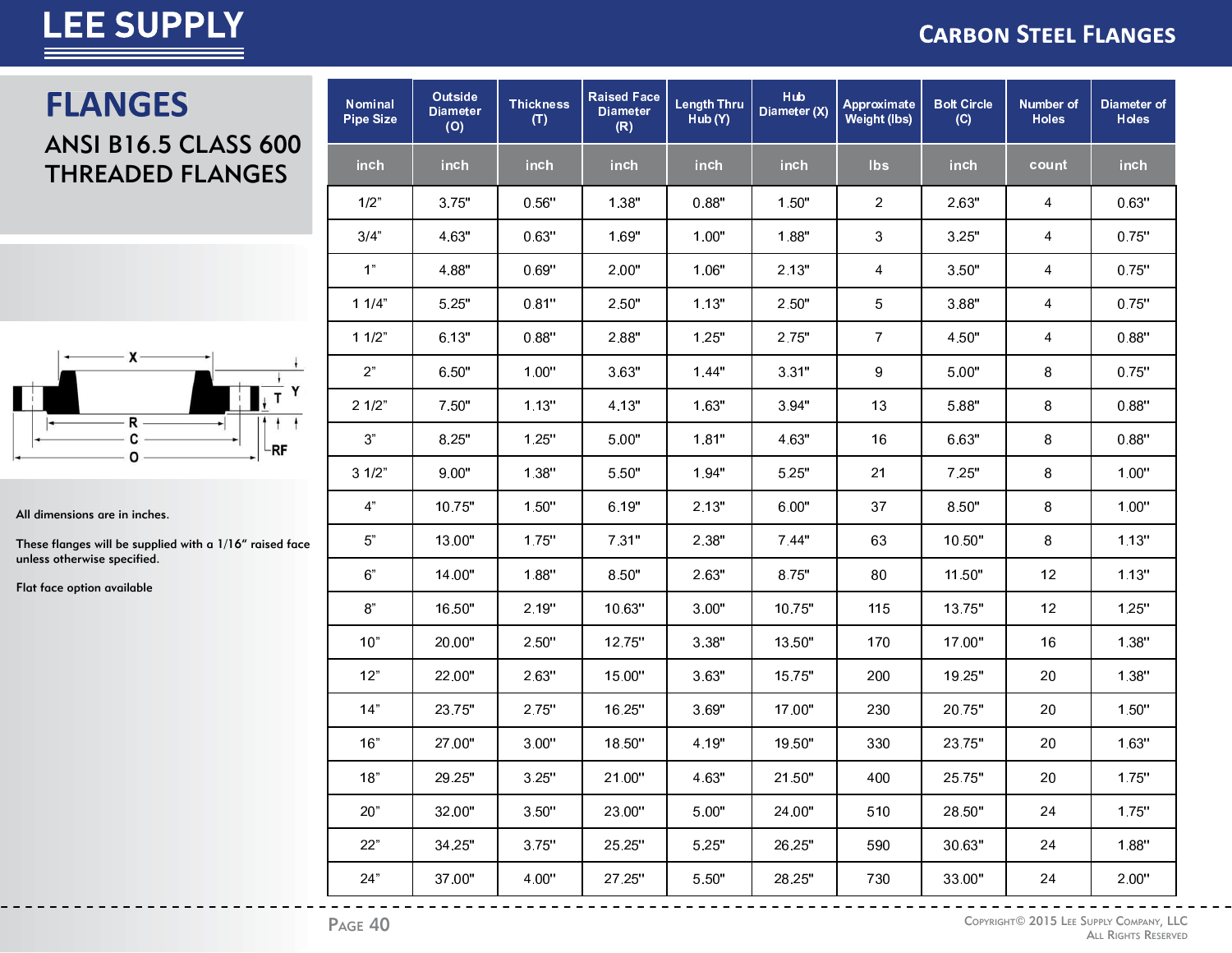#### **CARBON STEEL FLANGES**

### **FLANGES** ANSI B16.5 CLASS 600 LAP JOINT FLANGES



All dimensions are in inches.

| <b>Nominal</b><br><b>Pipe Size</b> | Outside<br><b>Diameter</b><br>(O) | <b>Thickness</b><br>(T) | Length<br><b>Thru</b><br>Hub (Y) | <b>Hub</b><br><b>Diameter</b><br>(X) | <b>Radius</b><br>(r) | Bore (B) | Approxi-<br>mate<br>Weight<br>(lbs) | <b>Bolt Circle</b><br>(C) | <b>Number of</b><br><b>Holes</b> | Diameter of<br><b>Holes</b> |
|------------------------------------|-----------------------------------|-------------------------|----------------------------------|--------------------------------------|----------------------|----------|-------------------------------------|---------------------------|----------------------------------|-----------------------------|
| inch                               | <b>inch</b>                       | inch                    | inch                             | inch                                 | inch                 | inch     | lbs                                 | inch                      | count                            | inch                        |
| 1/2"                               | 3.75"                             | 0.56"                   | 0.88"                            | 1.50"                                | 0.13"                | 0.90"    | 2                                   | 2.63"                     | 4                                | 0.63"                       |
| 3/4"                               | 4.63"                             | 0.63"                   | 1.00"                            | 1.88"                                | 0.13"                | 1.11"    | 3                                   | 3.25"                     | 4                                | 0.75"                       |
| 1 <sup>n</sup>                     | 4.88"                             | 0.69"                   | 1.06"                            | 2.13"                                | 0.13"                | 1.38"    | 4                                   | 3.50"                     | 4                                | 0.75"                       |
| 11/4"                              | 5.25"                             | 0.81"                   | 1.13"                            | 2.50"                                | 0.19"                | 1.72"    | 5                                   | 3.88"                     | 4                                | 0.75"                       |
| 11/2"                              | 6.13"                             | 0.88"                   | 1.25"                            | 2.75"                                | 0.25"                | 1.97"    | $\overline{7}$                      | 4.50"                     | 4                                | 0.88"                       |
| 2"                                 | 6.50"                             | 1.00"                   | 1.44"                            | 3.31"                                | 0.31"                | 2.46"    | 9                                   | 5.00"                     | 8                                | 0.75"                       |
| 21/2"                              | 7.50"                             | 1.13"                   | 1.63"                            | 3.94"                                | 0.31"                | 2.97"    | 12                                  | 5.88"                     | 8                                | 0.88"                       |
| $3"$                               | 8.25"                             | 1.25"                   | 1.81"                            | 4.63"                                | 0.38"                | 3.60"    | 15                                  | 6.63"                     | 8                                | 0.88"                       |
| 31/2"                              | 9.00"                             | 1.38"                   | 1.94"                            | 5.25"                                | 0.38"                | 4.10"    | 20                                  | 7.25"                     | 8                                | 1.00"                       |
| 4 <sup>n</sup>                     | 10.75"                            | 1.50"                   | 2.13"                            | 6.00"                                | 0.44"                | 4.60"    | 36                                  | 8.50"                     | 8                                | 1.00"                       |
| $5"$                               | 13.00"                            | 1.75"                   | 2.38"                            | 7.44"                                | 0.44"                | 5.69"    | 61                                  | 10.50"                    | 8                                | 1.13"                       |
| $6"$                               | 14.00"                            | 1.88"                   | 2.63"                            | 8.75"                                | 0.50"                | 6.75"    | 78                                  | 11.50"                    | 12                               | 1.13"                       |
| $\mbox{8}^{\circ}$                 | 16.50"                            | 2.19"                   | 3.00"                            | 10.75"                               | 0.50"                | 8.75"    | 110                                 | 13.75"                    | 12                               | 1.25"                       |
| 10"                                | 20.00"                            | 2.50"                   | 4.38"                            | 13.50"                               | 0.50"                | 10.92"   | 170                                 | 17.00"                    | 16                               | 1.38"                       |
| 12"                                | 22.00"                            | 2.63"                   | 4.63"                            | 15.75"                               | 0.50"                | 12.92"   | 200                                 | 19.25"                    | 20                               | 1.38"                       |
| 14"                                | 23.75"                            | 2.75"                   | 5.00"                            | 17.00"                               | 0.50"                | 14.18"   | 250                                 | 20.75"                    | 20                               | 1.50"                       |
| 16"                                | 27.00"                            | 3.00"                   | 5.50"                            | 19.50"                               | 0.50"                | 16.19"   | 365                                 | 23.75"                    | 20                               | 1.63"                       |
| 18"                                | 29.25"                            | 3.25"                   | 6.00"                            | 21.50"                               | 0.50"                | 18.20"   | 435                                 | 25.75"                    | 20                               | 1.75"                       |
| 20"                                | 32.00"                            | 3.50"                   | 6.50"                            | 24.00"                               | 0.50"                | 20.25"   | 570                                 | 28.50"                    | 24                               | 1.75"                       |
| 22"                                | 34.25"                            | 3.75"                   | 6.88"                            | 26.25"                               | 0.50"                | 22.25"   | 670                                 | 30.63"                    | 24                               | 1.88"                       |
| 24"                                | 37.00"                            | 4.00"                   | 7.25"                            | 28.25"                               | 0.50"                | 24.25"   | 810                                 | 33.00"                    | 24                               | 2.00"                       |

<sup>C</sup>OPYRIGHT© 2015 LEE SUPPLY COMPANY, LLC ALL RIGHTS RESERVED